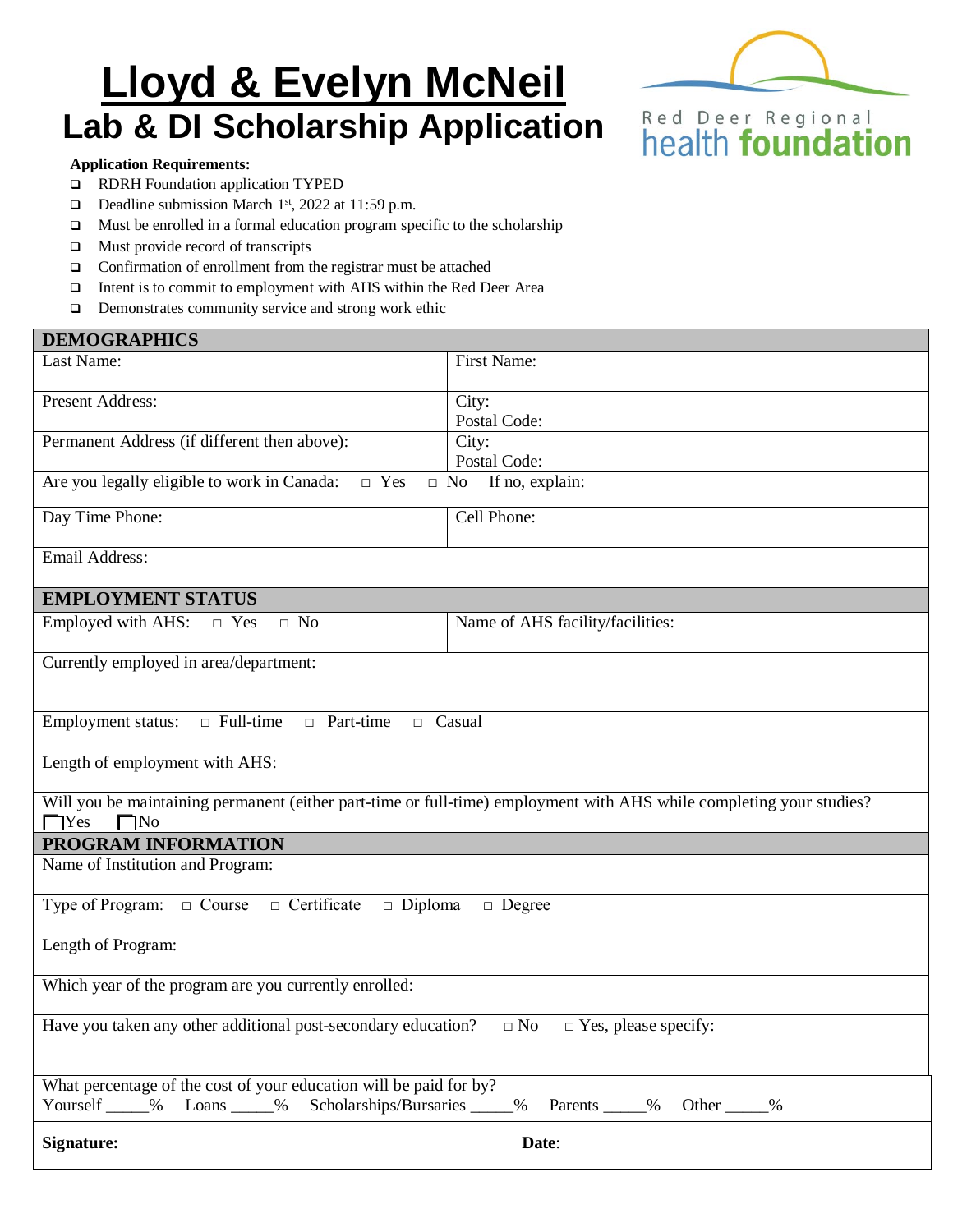

## **Lloyd & Evelyn McNeil Lab & DI Scholarship Application**

*Longtime supporters of healthcare, Lloyd and Evelyn McNeil want to help recruit and retain committed and compassionate healthcare providers in the Red Deer area. Recognizing and understanding the significant role laboratory professionals play in assisting physicians with the diagnoses of illness; the McNeils established a scholarship to benefit both current and aspiring laboratory services & diagnostic imaging professionals.*

In addition to the criteria in cover application form, the donor has requested the successful applicant:

- $\Box$  Must be enrolled in a program of study to build skills that will be applied in the field of laboratory services and diagnostic imaging.
- □ Must be enrolled in a program of study to build skills that will be applied in the field of laboratory services and diagnostic imaging.

#### **APPLICATION QUESTIONS**

What are you occupational goals?

What are your long-term goals (within the next five years)?

How will this program assist you in meeting your future professional goals?

List any obstacles or challenges that will prevent you from meeting your educational goals.

List three strengths and identify how these strengths relate to the program.

How do you plan to share the information you learn now, with your colleagues in the future? Be specific and identify time frames.